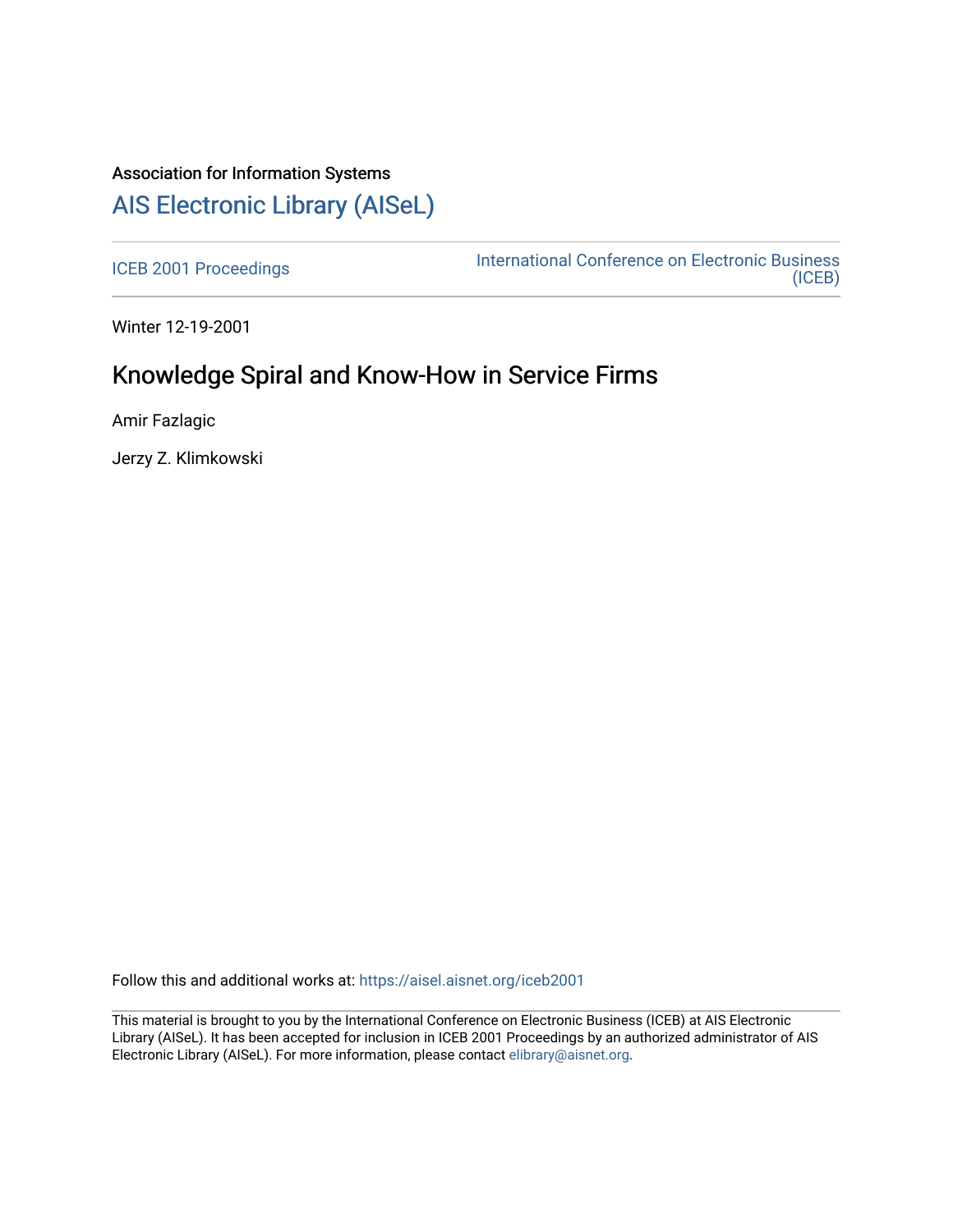## **KNOWLEDGE SPIRAL AND KNOW-HOW IN SERVICE FIRMS**

## **Amir Fazlagic**

Chair of Service, the Poznan University of Economics, Al. Niepodleglosci 10, 60-967 Poznan , Poland; e-mail : *fazlagic@novci1.ae.poznan.pl*

## **Jerzy Z. Klimkowski**

Marketing Officer, SAP-PROJEKT Sp. z o.o., Pl. Inwalidow 10, 01-552 Warsaw, Poland; e-mail : *jkli@sapproj.pl*

# *Conference Track*: Knowledge Management

## **ABSTRACT**

With the proliferation of Knowledge Management it is easy to obtain somewhat wrong impression that we have finally reached the stage in the management science development where the application of a unitary approach can bridge the gap between the strategic management of the 1970-s and the failed efforts of Business Process Reengineering (BPR) Gronroos [7]. To this end, a series of research papers were dedicated to showing how knowledge in a company is created, c.f. Hueseman [8]. However, Nonaka and Takeuchi [10] work attracted Authors' special attention, as it contains analyses of a set of case studies, complete with a model of knowledge spiral, which is of focal interest, here. We shall aim at extending this approach to include nonlinear dynamic aspects of creating a marketable knowledge and propose how to use layers of accumulated know-how during the tendering process and beyond. Albeit, the outlined results are presented in very general, descriptive terms, it should be rather straightforward to adopt them to needs of any

knowledge-based company equipped with an intranet intelligent network by way of encoding specific context of its business.

#### **OVERVIEW**

In this paper we focus on a situation prevalent in the US, Europe and in many Asian countries where the economy is literally driven by a magnitude of small to mid-sized businesses, c.f. Koulopoulos [9]. We focus on revisiting some assumptions and observations on a flow and utilization of organizational knowledge as defined by assumptions and observations on a flow and utilization of organizational knowledge made by Nonaka [13]. Service companies are in many ways different from the production sector companies. Often, production company knowledge utilization models do not necessarily apply to the former sector, c.f. Table 1.

|                                        | Knowledge dynamics in a<br>manufacturing firm                                                                                               | <b>Knowledge dynamics</b><br>in a service firm                                                                                                                                                                                                                                                                                                |
|----------------------------------------|---------------------------------------------------------------------------------------------------------------------------------------------|-----------------------------------------------------------------------------------------------------------------------------------------------------------------------------------------------------------------------------------------------------------------------------------------------------------------------------------------------|
| Designing                              | Purely technical activity<br>aided/supported by its social context                                                                          | Social/interactive activity aided by/rooted in technical<br>activities/aspects                                                                                                                                                                                                                                                                |
| Seeking knowledge<br>about the product | With or without Client participation                                                                                                        | With Client participation (always)                                                                                                                                                                                                                                                                                                            |
| Consumption                            | Upon completion                                                                                                                             | During production ( <i>provision</i> )                                                                                                                                                                                                                                                                                                        |
| Quality as sessment                    | During consumption                                                                                                                          | During production ( <i>provision</i> ) (process assessment), upon<br>consuming (result assessment)                                                                                                                                                                                                                                            |
| Distribution and<br>sales              | Long channels of distribution, no<br>producer' s input                                                                                      | Short channels of distribution, consumer buys directly<br>from the provider (producer)                                                                                                                                                                                                                                                        |
| <b>Intellectual Property</b><br>Rights | Easy to protect (legally)                                                                                                                   | Difficult to secure a patent on a service provision                                                                                                                                                                                                                                                                                           |
| Knowledge about<br>the offering        | Maximum amount of knowledge<br>about the product collected within<br>organization, internal knowledge<br>transfers                          | The client to explicate his knowledge about the offering                                                                                                                                                                                                                                                                                      |
| Importance/value<br>of tacit knowledge | Tacit knowledge is important in terms<br>of intuitive outguessing client's<br>expectations and arriving at material<br>ways of meeting them | Tacit knowledge is important primarily in terms of an<br>intuitive seeking of solutions to problems the client has,<br>especially when his own needs are in part tacit to him;<br>also, it is invaluable in terms of a need for a collective<br>seeking to identify the scope of the service to be<br>performed (designing a service product) |

Table 1. Knowledge utilization models in manufacturing and service firms, *see also Ref [2], [4] and [12].*

*The First International Conference on Electronic Business, Hong Kong, December 19-21, 2001*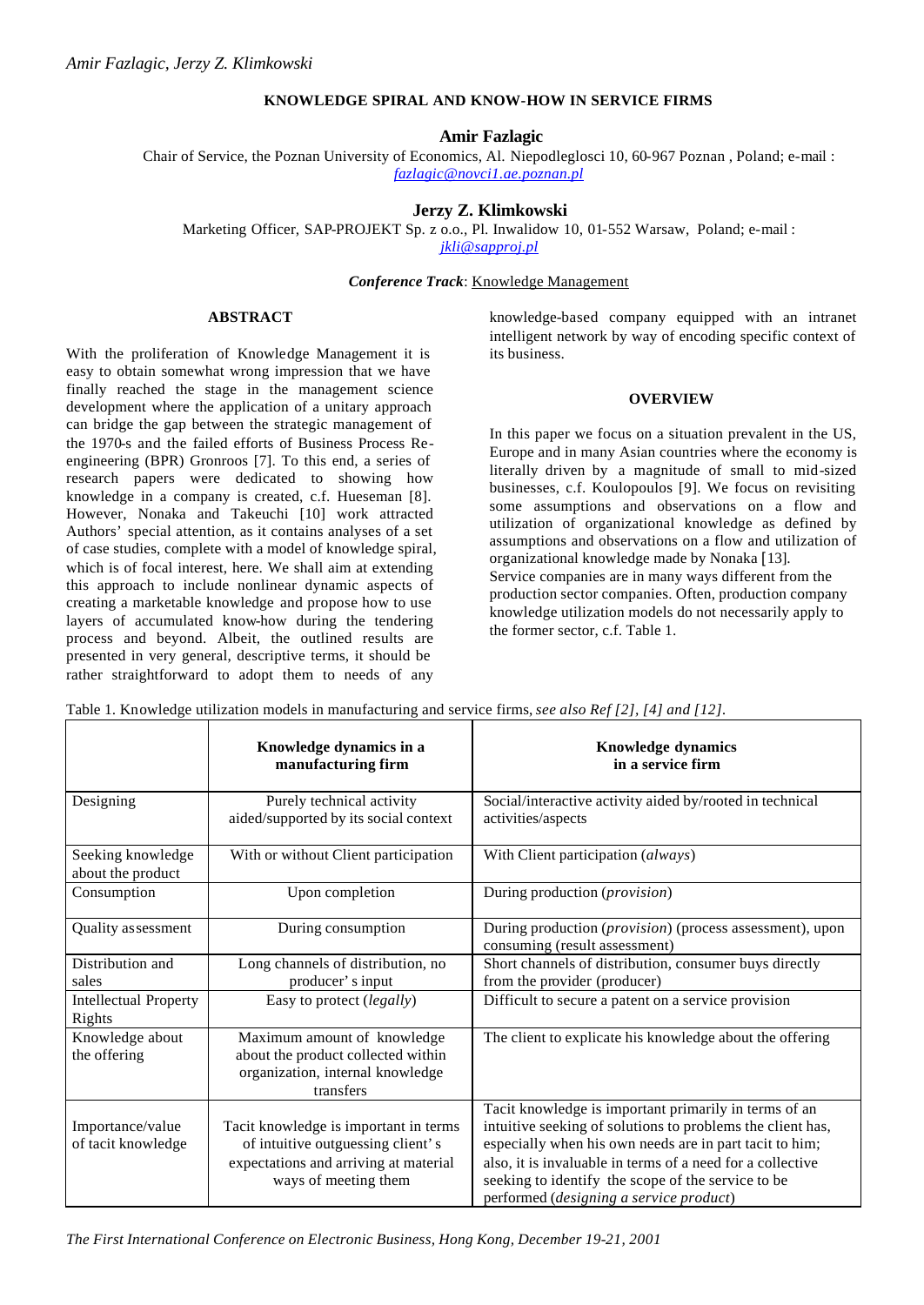Companies of interest to us are by industrial age standards small, not only in terms of a number of employees (some of them are simply operating units of much larger organizations), but also in their form of a very close setting of people working together. This "*working intimacy*", for lack of a better term, is nourished and encouraged by employers as it gives company its flexibility, or to take it a step further: "its market survivability". Especially in the group of service providers, such as the "consultants" (software, architectural and structural design consultants, developers, or advertising agencies) c.f. Edvinsson [3], or material service providers (most construction services, repair and maintenance, transportation, special-purpose manufacturing companies), the client often actively participates in creating the ultimate service product.

For any of those companies, the ability to satisfy client's requirements is contingent on the speed it responds to ever changing preferences, technical and marketing know-how. Furthermore, as a provider of a very specialized professional service, its survival depends on its ability to outguess client's needs and on conveying his own expectations back to him, c.f. [6].

# **MARKETABLE KNOWLEDGE**

As a model situation, from where a wider study was initiated, an observation made at a company employing one of the authors was chosen. This company is a leading architectural and engineering design and project management company, employing over 200 specialists, operating nationwide. Its comprehensive rendering of services to construction sector gave authors an access to a "living laboratory", as their colleagues shared important

insights into marketing the knowledge as practiced in this sector.

It was observed, some time ago, that drawn out negotiations lead to much higher profits later on, during the project implementation, than the ones based on Client choosing what was hitherto considered to be the *best-ever* offer straight out of the company catalogue. In the figure below, we schematically present such a situation, where the *Proponent One* submits an earlier-prepared menu and two others are entering negotiations. In order to differentiate between the latter two, we shall set on *Proponent Two* vying for an extended scope of service, while *Proponent Three* is gambling on an elevated quality of the service he is offering (Fig. 1.). As shown, client's decision, assuming the *Object of the Future Contract* is well defined beforehand, weighs his criteria, including subjective ones, not necessarily based on the ready-made catalogue offer contents. Quite possibly, the client may opt for a whole sequence of encounters during the process of negotiations, as a way of leveraging the financial resources available to him. This reflects the interactive, effectively *nonlinear*, nature of the phase diagrams, c.f. Gleick [5], of a typical tendering process. It also exposes a common occurrence of creating value added for both participants by means of negotiating options (known explicitly, implicitly or just based on a pure "gut feeling") at each "*turn*" of the negotiations. The convergence of standpoints, or in worse case, divergence leading to foregoing the deal, depends mostly on how problems are explicated by experts involved in the process. Yet the ultimate result is the value both participants place on the aggregate, e.g. attractor, or "*looping-turns*", result of the prolonged negotiations. This could be viewed as a manifestation of the *prosumption*, as defined by.Toffler [14].



Fig. 1. Three proponents offer different options to an investor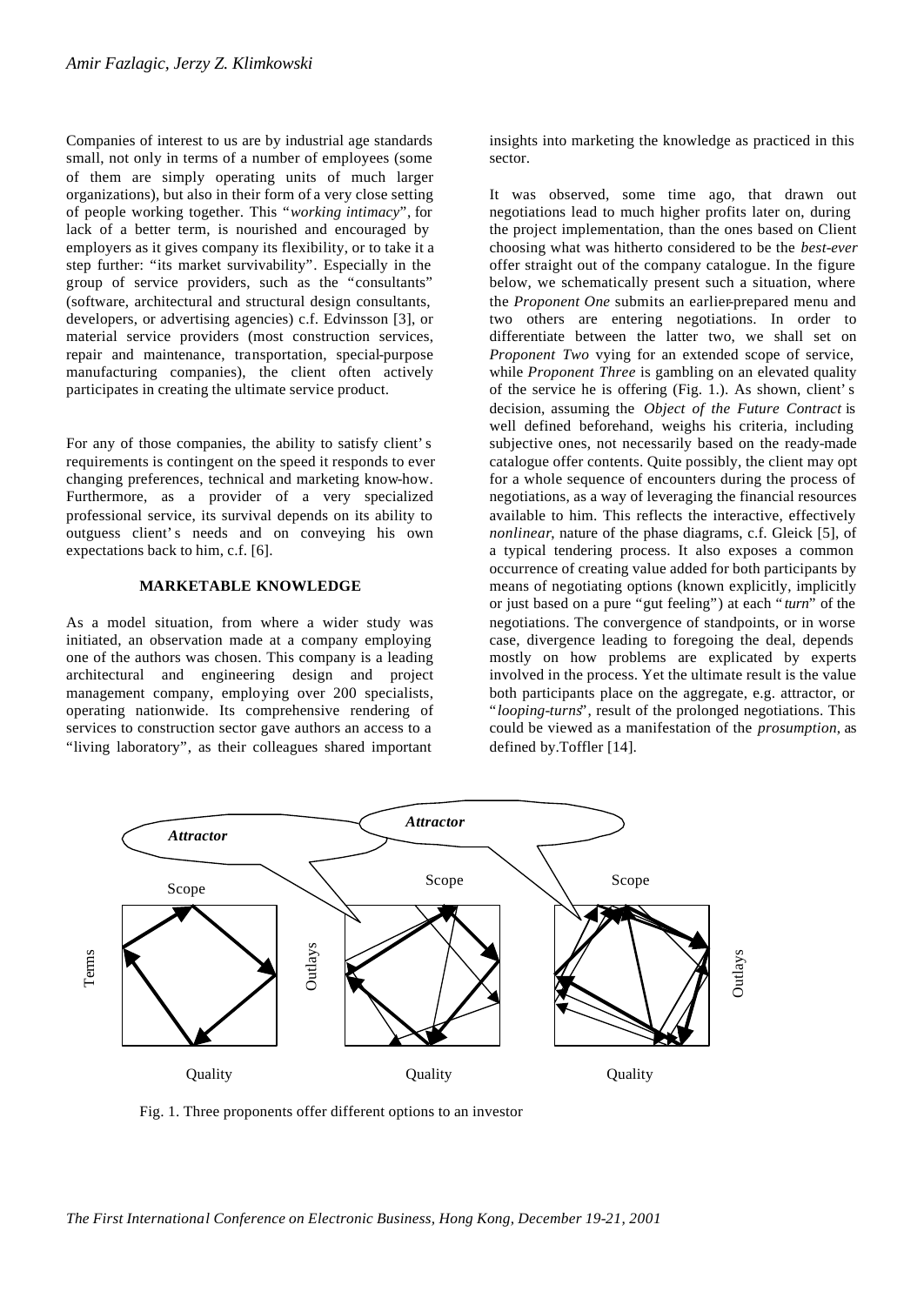# *"INFORMED"* **KNOWLEDGE CREATION**

The diagrams ("*schematics*"), to be presented next, concerns specific issues of creation of knowledge taking advantage of the "working intimacy", deferred opinionand decision-making by company executives as the criteria, or even paradigms, remain unclear way into the ongoing project time span. We shall keep in mind a characteristic intertwining of marketing, sociology with a very

specialized professional, *e.g. engineering*, knowledge in action during this complicated creative process. Furthermore, from now on we shall stop differentiating between the knowledge created, or only recalled *on-spot* during the negotiations and the one gained from specific studies, or projects *done in the past*. From the standpoint of professionals participating in the creative process it matters very little, and the depth of insights required to accomplish any given step is quite often the same (Fig. 2.).



We note:

- q Fields B and C are *communicable*
- q Fields C and D are *retrievable* (presumably written materials were created)
- q Field D is only *retrievable*
- q Field A is neither *communicable* nor directly *retrievable*

We will for simplicity assume that for each of the stages B, C and D lone thinkers initiated new processes. Thus, by virtue of inspiring employees having access to any of those three fields, the picture bifurcates into a flood of derivative processes, as shown in Fig. 3.



Overlying Nonaka's spirals in ascending order at each bifurcating field, a fourth-order iteration of the process, containing 40 cells (*ideas*), not necessarily viewed any longer as compatible ones is obtained. Although, in principle this fractal structure is similar to the *Sierpinski's carpet* (Gleick [5]), it has a notable feature of having a continuous demarcation line.

If left unchecked, ideas endlessly propagate throughout the Company. As this is/could be **the knowledge**, how to assess what is "correct & valuable" rather than just "an interesting" problem? This is often the actual dilemma of many fast-moving, service providing firms today.

Fig. 3. Nonaka's knowledge spiral bifurcation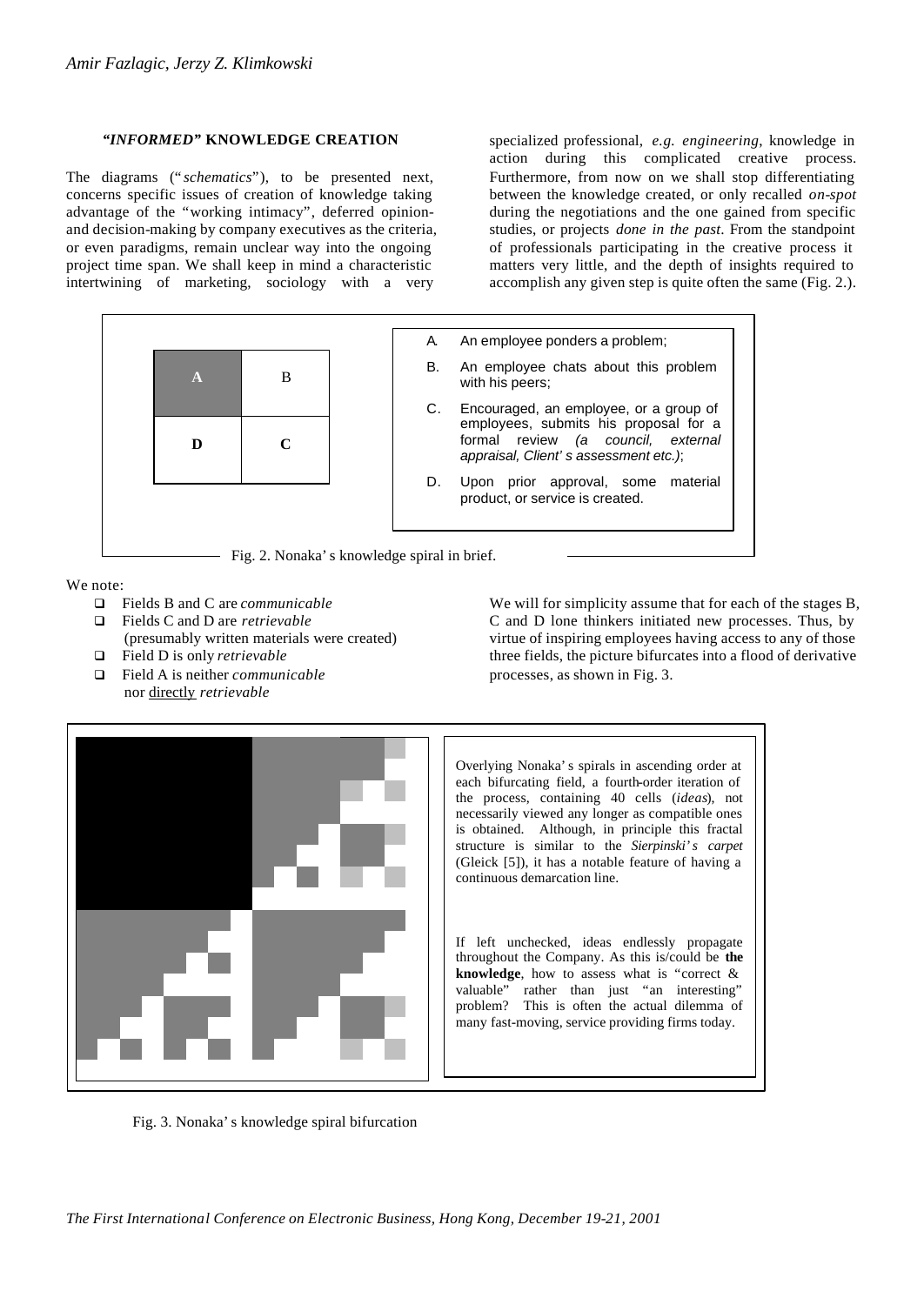Authors' first-hand record of events and observations was compared with the most commonly known examples of KM practices. Nonaka [10] describes the knowledge creation in Japanese manufacturing firms. Ref. [1] abounds with examples of successful knowledge practices and

Further review and discussions revealed that articles detailing consulting firms usually neglect the industrial sector context those firms are often related to. Authors are grateful to their colleagues at SAP-PROJEKT for pointing out to this fact and offering their valuable suggestions.

What is specific to the research presented here, is realizing how much client's input pressures all participating experts to create new, and access stored (*to a very large extent implicit*) knowledge and to tailor it to the fast changing paradigms. Given the context of a specific service providing company, e.g. by storing the genealogy of events and keywords of professional memos is some intelligent database, it becomes feasible to manage knowledge fast enough to suit that imperative as well. It is intrinsic to the service sector, especially when offering a knowledge-rich product, to being forced to come up with the answers on demand and letting client in on insights and experience of specialists, including client's own consultants, concurrent with offering the solid (e.g. programs in biotechnology, software, pharmaceuticals and electronics sectors. However service firms are ominously omitted in articles and papers on Knowledge Management published in management literature.

*irrefutable* and *substantiated*) professional knowledge. This corresponds to the *"Ba"* concept by Nonaka and Konno [13] when the client gains the right to participate in the overall process of inventing. This entering of *Ba* by the client happens because he not only brings in and wants to protect his financial resources, but he actually is a source of knowledge to the service provider.

A very important feature of such a client-provider collaboration is the fact that often explication of knowledge takes place in front of the client as problems are discussed and approached. Client finds himself in a midst of process of inventing, c.f. Leonard and Sensiper [11]. The description of the tendering process, above, serves to illustrate how important giving such answers (the "turns") is to securing client's positive response, or decision, and also how important it is to come up with such answers (*that is to explicate the available knowledge*) quickly, in an elegant and error-free way. Our research points to a specific way of looking at what become available, see Fig. 4.



Fig. 4. Combinatorial retrieve scheme

The abstract image above represents *chaos*, but need not to be frightening at all. Any company has a set of keywords or key terms describing its main activities, so the fractal branches draw, so to speak, themselves. Employees "*verbiate"* what they do, company-wide slang could be quite useful, so we may trace back some thoughts, rather than reject them *a priori*. If we find certain ideas no longer compatible, it may just be very useful to see how were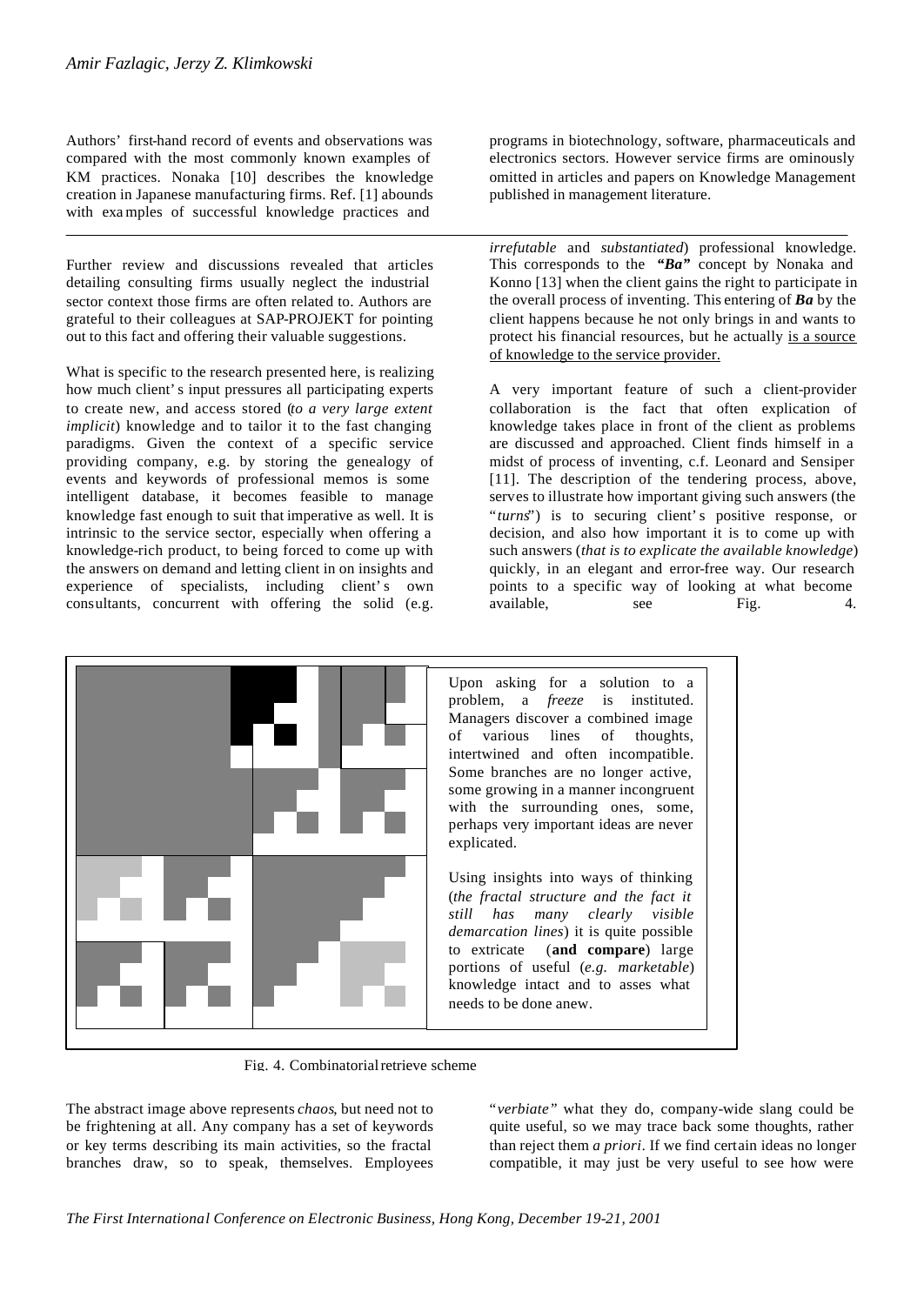# *Amir Fazlagic, Jerzy Z. Klimkowski*

they created, who came up with what? (This happens to be straightforward, because the slang, topics for discussion, professional terminology, skills etc. do not change a fast as human thoughts and attitudes.) The freeze frame of different ideas is actually useful as it gives ready-made viewpoints, that way the strategic managerial decision

could be left for the very last moment, and entire sectors of available knowledge be preserved, even should demands/paradigms change abruptly. Client may be given an insight, without exposing the service provider to any (*major*) criticism. A simple example for such a "*chaotic*" back-search is shown in Fig. 5.



By letting the client state his criteria, the manager makes the decision maker to explicate his knowledge. Depending on the answer he receives, he is either able to give an outright answer to the question, or to backtrack the way participants arrived at their answers and stopping at where the *status quo* coincided. In worse case scenario, a new branch is initiated. It is important to realize the criteria used by the manager are not "*who is right or wrong*"-type, as for example Architect 1 participated in two different trains of thoughts which concluded with basically two different answers. This is an example of a retrieval scheme initiated at B and C fields, fourth and fourth/seventh iteration, respectively c.f. Fig. 3 and 4.

### **CONCLUSIONS**

Authors applied very basic tenets of chaotic approach to the flow of information within a service-providing company. From this base they attempted to describe how knowledge creation and resource management could be used more efficiently. The research points to a specific technique of looking at what becomes available by way of applying a new approach to knowledge creation, especially when an auxiliary of building a suitable intelligent computer network is contemplated.

Main features of the results are:

 $\Box$  Demonstrated possibility of introducing a management style taking advantage of inescapably nonlinear (*chaotic*) interactions taking place in a service company;

- $\Box$  Indicating an efficient way of introducing the client into the activities of a company working on creating knowledge;
- $\Box$  Based on prior observations, introducing implicit and explicit knowledge into the model on equal footings;
- $\Box$  Indicating basic and novel requirements concerning construction of an efficient intelligent computer network;
- $\Box$  Referring research base to well-known and established scientific works of KM;
- $\Box$  Limiting required insights into nonlinear mathematics to an absolute minimum.

In closing, authors felt it is necessary to address the question of costs of allowing such a *bazaar*-like situation to develop in a service company. In their opinion that derogative term looses its currency at present. Employees use computers to communicate, and the best any attempt to suppress the information exchange ("*the talking*") could do for the company is to prevent important ideas from being communicated. It is to the contrary, exchange should be encouraged, because it is plainly impossible to distinguish a priori the "correct & valuable" from the drivel flowing through the nets. Furthermore, as the service providers become ever more numerous, their product sophistication level rising, and especially as the value of projects they are responsible for at present reaches astronomical heights, in authors' opinion it is time to dispel the taboo and take the advantage of information age rather than expose company to the dangers of being non-innovative "by *virtue*" of its employees being non-inquisitive, non-responsive and detached.